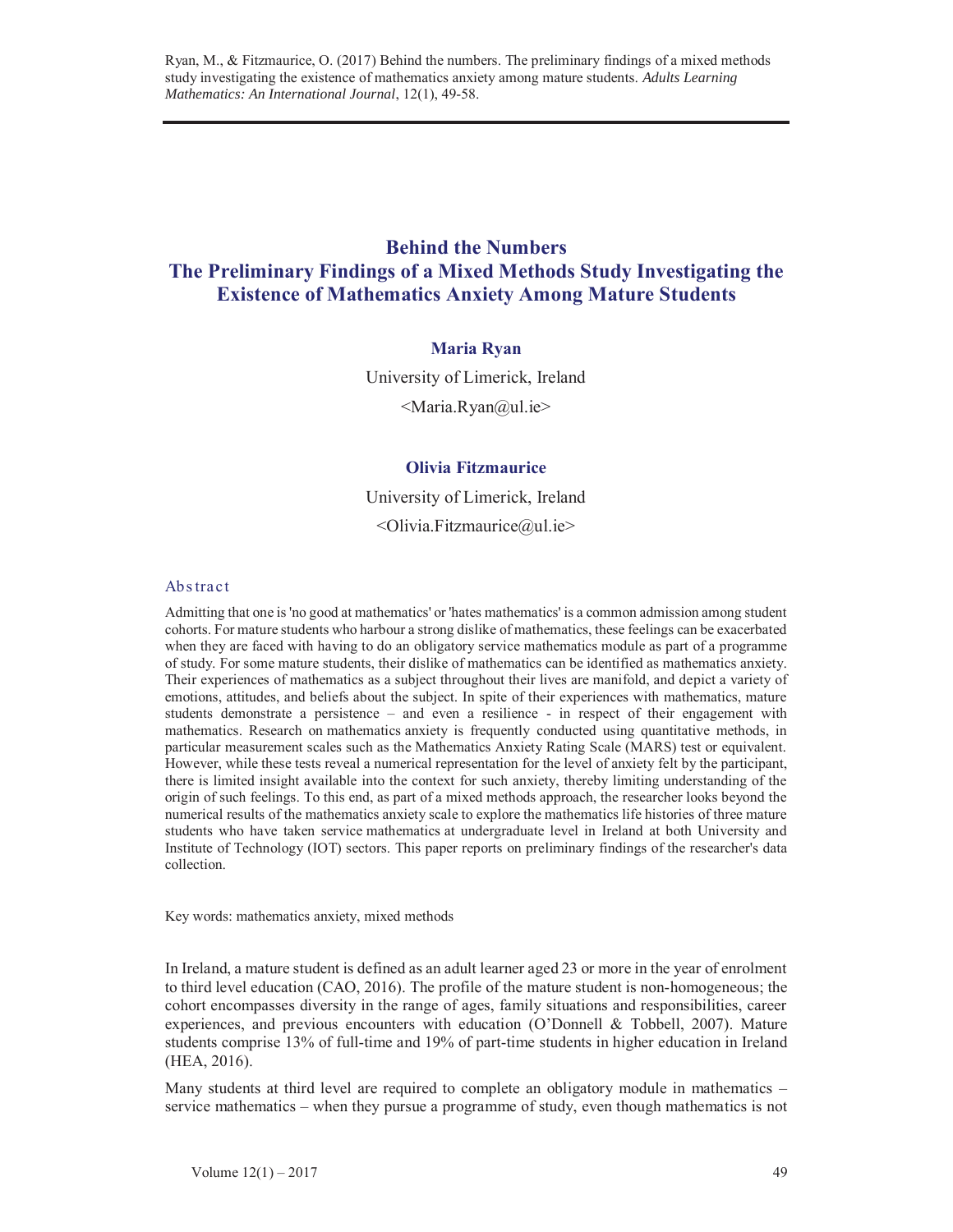the main discipline (Gill  $& O'Donoghue, 2005)$ . In the case of mature students, they may not have engaged with academic mathematics for at least 5 years, i.e. since they would have completed their Leaving Certificate 6 examination or equivalent, and they may be unaware of the mathematics content of their chosen programme until after the programme has commenced (Zaslavsky, 1994). The subject may not be called 'mathematics', but instead called 'quantitative methods', for example, which may not be evident to a student that it is a mathematics module. A lack of practice can result in difficulties and anxieties around mathematics for students who have not engaged with mathematics academically for a number of years (Betz, 1978).

For some mature students their dislike of mathematics can be identified as mathematics anxiety, defined as "feelings of tension and anxiety that interfere with the manipulation of numbers and the solving of mathematical problems in a wide variety of ordinary life and academic situations" (Richardson & Suinn, 1972: p. 551). To ascertain the existence of mathematics anxiety, measurement scales are commonly used. Such scales involve the candidate reading a list of statements depicting situations involving mathematics and numbers, and expressing their level of anxiety using a Likert-scale approach. The total of the results gives a score for that candidate, which enables the researcher to determine the level of anxiety of the candidate.

The original mathematics anxiety test was the Mathematics Anxiety Rating Scale or 'MARS' test (Richardson and Suinn, 1972), which involved third level students completing a 98-item list of statements; however, this test took much time to complete and aggregate (Suinn & Winston, 2003; Hunt, et al., 2011). Variations of the MARS test have evolved over the years to be used with primary school children (Suinn, et al., 1988), and adolescents (Suinn & Edwards, 1982); however, the majority have been developed in the USA with an American audience in mind (Hunt, et al., 2011). In 2011, the MAS-UK (Hunt, et al. 2011) was developed; this emulated Suinn and Winston's MARS-30 (2003) but was designed for a UK and European audience (Hunt, et al. 2011). It comprises 23 statements, with a Likert-scale range of 1 to 5 to ascertain the level of anxiety of the candidate, with 1 being 'not at all' anxious, and 5 being 'very' anxious. The minimum score achievable is 23, and the maximum is 115. Hunt and colleagues (2011) identified three groupings of statements within the MAS-UK: mathematics evaluation anxiety (9 items), everyday/social mathematics anxiety (8 items), and mathematics observation anxiety (6 items). Of these three groupings, 'mathematics evaluation anxiety' was responsible for the 'largest share of the variance' in the MAS-UK scores (Hunt, et al., 2011: p. 462).

While research on mathematics anxiety is frequently conducted using quantitative methods, there is limited insight available into the context for such anxiety, thereby limiting understanding as to the factors that caused such feelings. Qualitative methods, in particular life histories, offer a useful way of exploring the issues throughout a student's life that may have contributed to their anxiety towards mathematics (Coben & Thumpston, 1995; Golding & O'Donoghue, 2005), or alternatively to their appreciation of mathematics.

The use of qualitative methods to explore negative feelings about mathematics was first documented by Tobias (1978) in the form of 'mathematics autobiographies'. Briggs (1994) presented the concept of an 'automathematicsbiography' to facilitate the writer's account of their experiences with mathematics, in order that these could subsequently be explored for impressions, feelings and ideas about mathematics. Bloomfield and Clews (1994) used 'mathematical autobiography' to identify categories of student experiences, namely 'influences', 'critical points', and 'constraints'. Coben and Thumpston (1995) conducted interviews to elicit the 'mathematics life histories' of mature students to hear their life stories around mathematics. Golding and O'Donoghue (2005) demonstrated the advantages of 'topic maps' for mature students to help with confidence building and problem solving as they approach service mathematics at third level. More recently, McCulloch and colleagues (2013) have asserted the

l

<sup>6</sup> The Leaving Certificate examination is Ireland's terminal state examination taken when students are typically 17 or 18 years of age (DES, 2016)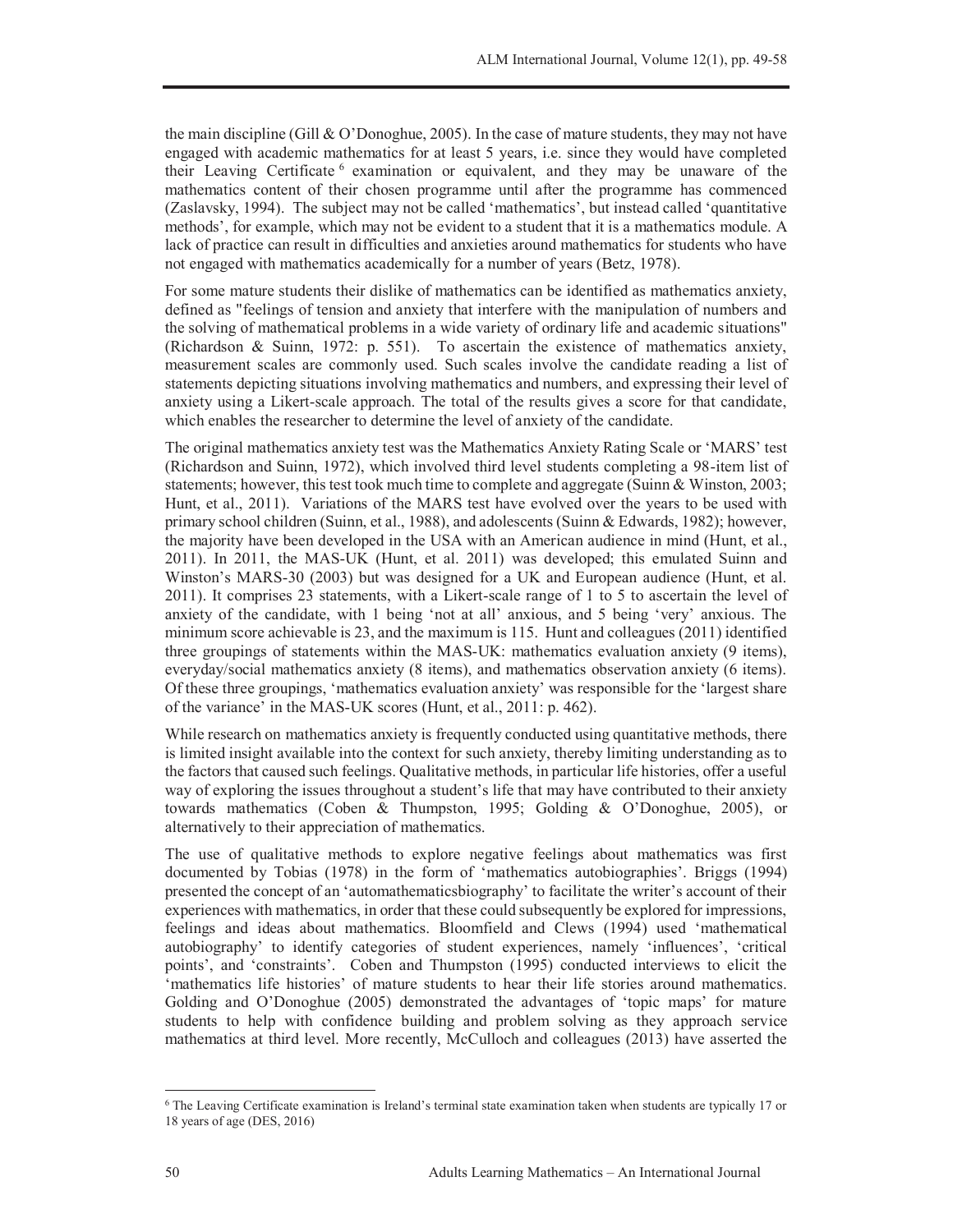popularity of mathematics autobiographies – particularly oral accounts – in research into individuals' attitudes, beliefs, and identities in respect of mathematics (McCulloch et al., 2013).

The life history approach provides the researcher with the opportunity to elicit stories about times of significance or change in a person's life, with a view to exploring how the candidate dealt with that change and moved on from that point. Life history research is particularly suitable for eliciting stories about education and schooling (Munro, 1998; Bold, 2012), as the subjective nature of these experiences is influenced by the individuals and the circumstances that shaped their educational journey (Goodson, 2006). It is also useful in attempting to identify the broader issues surrounding mathematics as a subject that have resulted in the mature student feeling about mathematics as they do, whether positive or negative. To enable a focus on particular aspects of the interviewee's life, a tailored approach to life history interviews facilitates concentration on focal points in their life, rather than a complete autobiographical account (McAdams, 1993; Plummer, 2001; Drake, 2006; Reece et al., 2010). McAdams's (1993) offers a practical framework for conducting life story research, allowing a particular focus on nuclear episodes (McAdams, 1993) relating to the theme at hand. In the case of exploring mathematics life histories, interviewees can be asked about their past experiences of mathematics with a focus on the following 'nuclear episodes' (adapted from McAdams, 1993):

- their earliest memory of mathematics,
- mathematics at primary school,
- mathematics at secondary school,
- mathematics after school,
- their decision to enter third level education and preparing for mathematics at third level,
- their experience of service mathematics at third level,
- $\bullet$  their overall strategy with mathematics past and present,
- the significance of mathematics to their future career.

These themes allow for points of comparison (Coben & Thumpston, 1995) between the candidates.

# A mixed method research design

The approach taken for this research involved a sequential mixed methods approach (Mertens, 2015) comprising a quantitative phase (phase one), followed by a qualitative phase (phase two). The purpose of phase one was to ascertain the level of mathematics anxiety among the mature student respondents. An online questionnaire was compiled (using SurveyMonkey.com), piloted, revised and distributed by email hyperlink with the assistance of the mature student officer or access officer of each of four randomly selected higher education institutions (HEIs) around Ireland, namely 2 Institutes of Technology and 2 Universities. The questionnaire was distributed to a sample of approximately 500 undergraduate mature students who have a service mathematics module as part of their programme of study, and resulted in a response rate of approximately 21% (n=107). Recipients were asked for some personal details (gender, date of birth, discipline of study, year they left school) as well as to complete the MAS-UK test; participants were also given the option of including contact details – email address or phone number – to confirm if they would be interested in participating in phase two of the study.

Phase two involved conducting life history interviews with the intention of eliciting insights into mature students' individual experiences with mathematics. A total of 20 students (13 male, 7 female) responded to the invitation to attend for interview, with ten each from the Institute of Technology and University sectors. The interviews were semi-structured, with the questions guided by McAdams's (1993) framework for conducting life story research. The interviews were audio-recorded and transcribed. Each interviewee's transcript was emailed to them for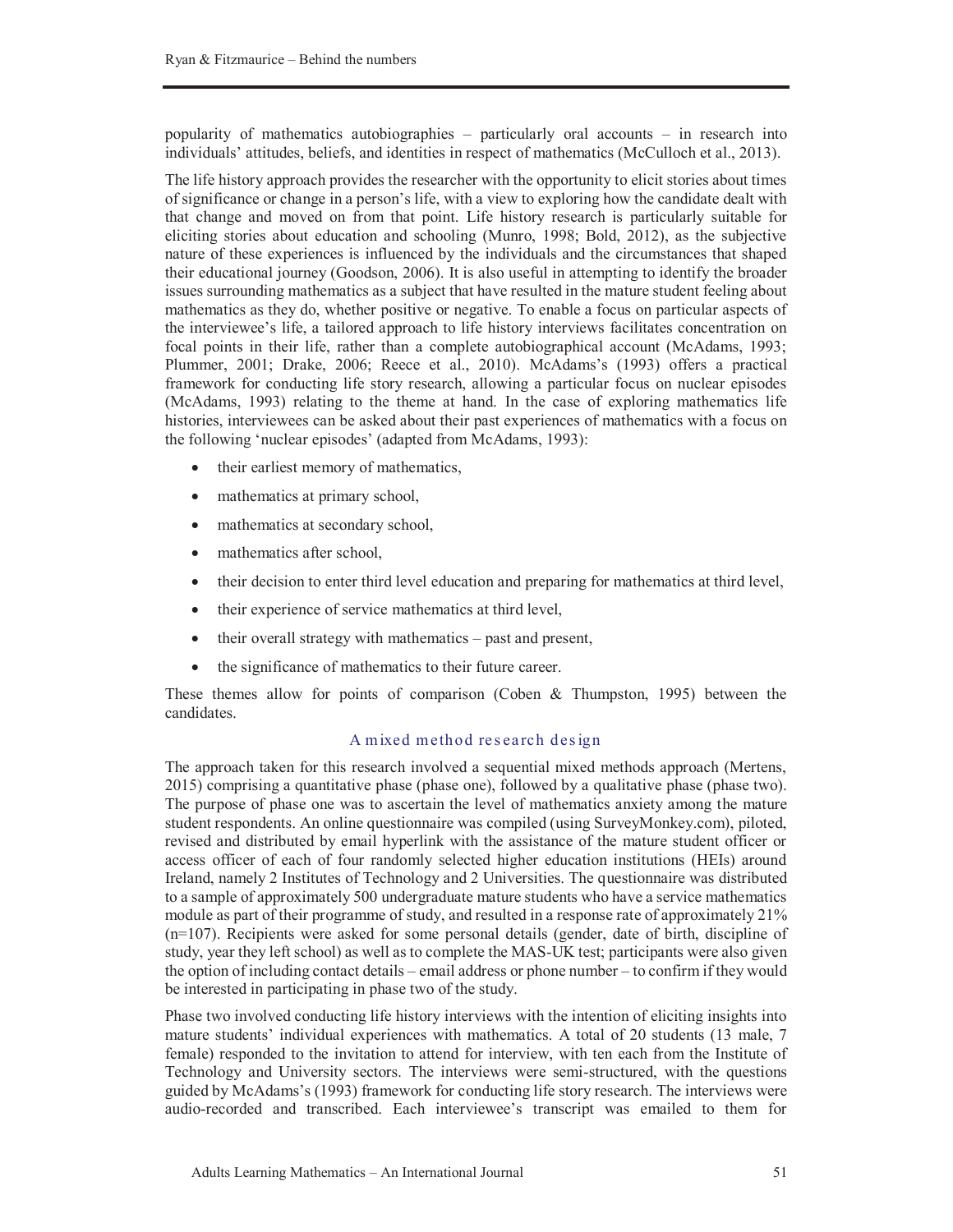verification of the content. Initial analysis<sup>7</sup> of the interview transcripts was guided by McAdams's (1993) framework for conducting life story research, and focussed on references to each of the nuclear episodes as outlined in the previous section.

## Findings : Qu antitative

Collectively, the candidates presented varying levels of mathematics anxiety as determined through the MAS-UK test. The range of MAS-UK scores among the 107 respondents was from 23 to 94 (Figure 1) out of a potential range of 23 (not at all anxious) to 115 (very anxious) (Hunt, et al, 2001); thus no candidate was coming in as 'very' mathematics anxious, the highest level of mathematics anxiety. While the majority of the scores lie within steps 1 to 3 of the MAS-UK (a range of 23 to 69) there is a cluster of 10 students (9.3%) in the range of scores from 82 to 94, demonstrating higher levels of mathematics anxiety.

#### **Analysis of scores for the 23 individual statements in the MAS-UK**



Closer analysis of responses to the MAS-UK instrument indicated that the statements with the highest proportion of 5s (very anxious) answered by the entire cohort were:

*Figure 1*. Frequency of MAS-UK scores among respondents to questionnaire

- 6. Taking a mathematics exam (31%)
- 18. Being given a surprise mathematics test in a class (27%)
- 23. Being asked a mathematics question by a teacher/lecturer in front of a class (22%)
- 3. Being asked to write an answer on the board at the front of a mathematics class (18%).

When the scores for 4 (much) and 5 (very) are combined, the same statements emerge but the order changes, with statement 18 leading with 47%, followed by statement 6 (43%), statement 23 (43%), and statement 3 (28%). When scores of 3 (somewhat), 4 (much), and 5 (very) are

 $\overline{a}$ 

<sup>7</sup> Further analysis of the transcripts will be conducted subsequent to completion of this paper.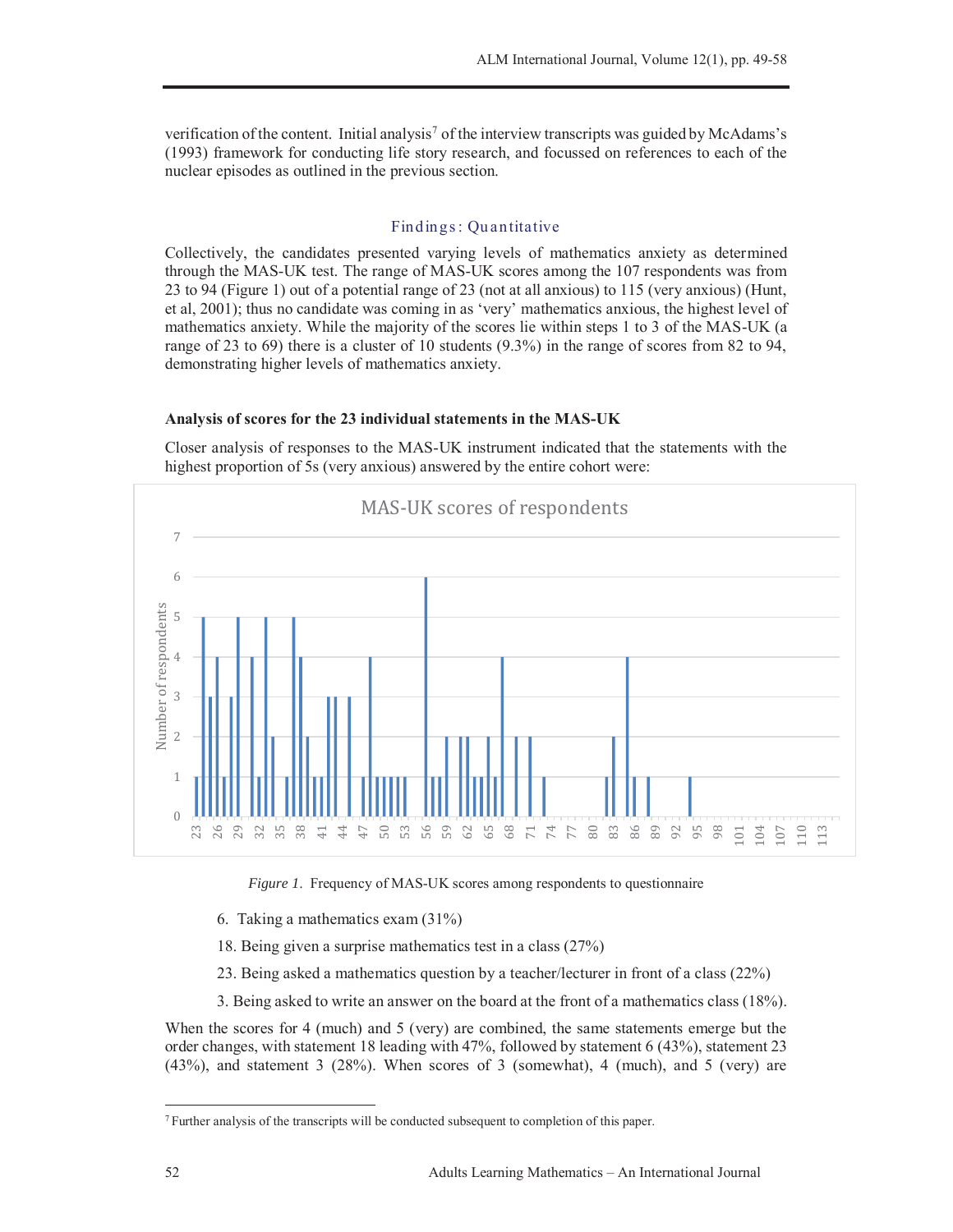combined, once again statements 6, 18, 23, and 3 emerge, with cumulative percentages of 66, 63, 58, and 53 respectively.

The common themes within these four statements are the evaluation of one's mathematical knowledge and, in particular, being singled out to do a mathematics question in front of the entire class. These four statements belong to the 'mathematics evaluation anxiety' grouping within the MAS-UK.

At the lower end of the scale were the following situations, with the percentages representing the number of 1s selected among the cohort  $(1 = 'not at all' anxious)$ :

2. Adding up a pile of change (78%)

11. Working out how much time you have left before you set off for work or place of study (74%)

13. Working out how much change a cashier should have given you in a shop after buying several items (73%)

22. Working out how much your shopping bill comes to (67%)

4. Being asked to add up the number of people in a room (65%).

When the scores for 1 (not at all) and 2 (somewhat) are added, the same 5 statements reoccur, but the order changes: statement  $2(91\%)$ , statement  $4(89\%)$ , statement  $11(88\%)$ , statement  $13(86\%)$ and statement 22 (86%). These situations belong to the 'Everyday/Social Mathematics' component of the MAS-UK, and are reflective of everyday situations that students would engage with and be familiar with (Hunt et al., 2011).

#### **Focus on the three candidates with highest levels of mathematics anxiety**

Among the respondents to participate in the life history interviews, there were clusters of candidates between 'not at all' anxious and 'a little' anxious (n=6 or 30%), as well as between 'a little' anxious and 'somewhat' anxious (n=11 or 55%). Three candidates scored higher, with MAS-UK scores of 83, 86 and 94. These represented the students with the highest scores among the candidates.

Analysis of the three highest candidates' MAS-UK results revealed that four situations were given a score of 5 ('very' anxious) by each of the three candidates:

3. Being asked to write an answer on the board at the front of a mathematics class

18. Being given a surprise mathematics test in a class

21. Being asked to calculate three fifths as a percentage

23. Being asked a mathematics question by a teacher/lecturer in front of a class

Further analysis of the situations given a 4 or 5 by the three candidates reveals the following additional situations that feature as 'much' or 'very' mathematics anxious:

- 6. Taking a mathematics exam
- 7. Being asked to calculate  $\epsilon$ 9.36 divided by 4 in front of several people
- 8. Being given a telephone number and having to remember it
- 9. Reading the word 'algebra'
- 12. Listening to someone talk about mathematics
- 17. Sitting in a mathematics class
- 20. Watching a teacher/lecturer write equations on the board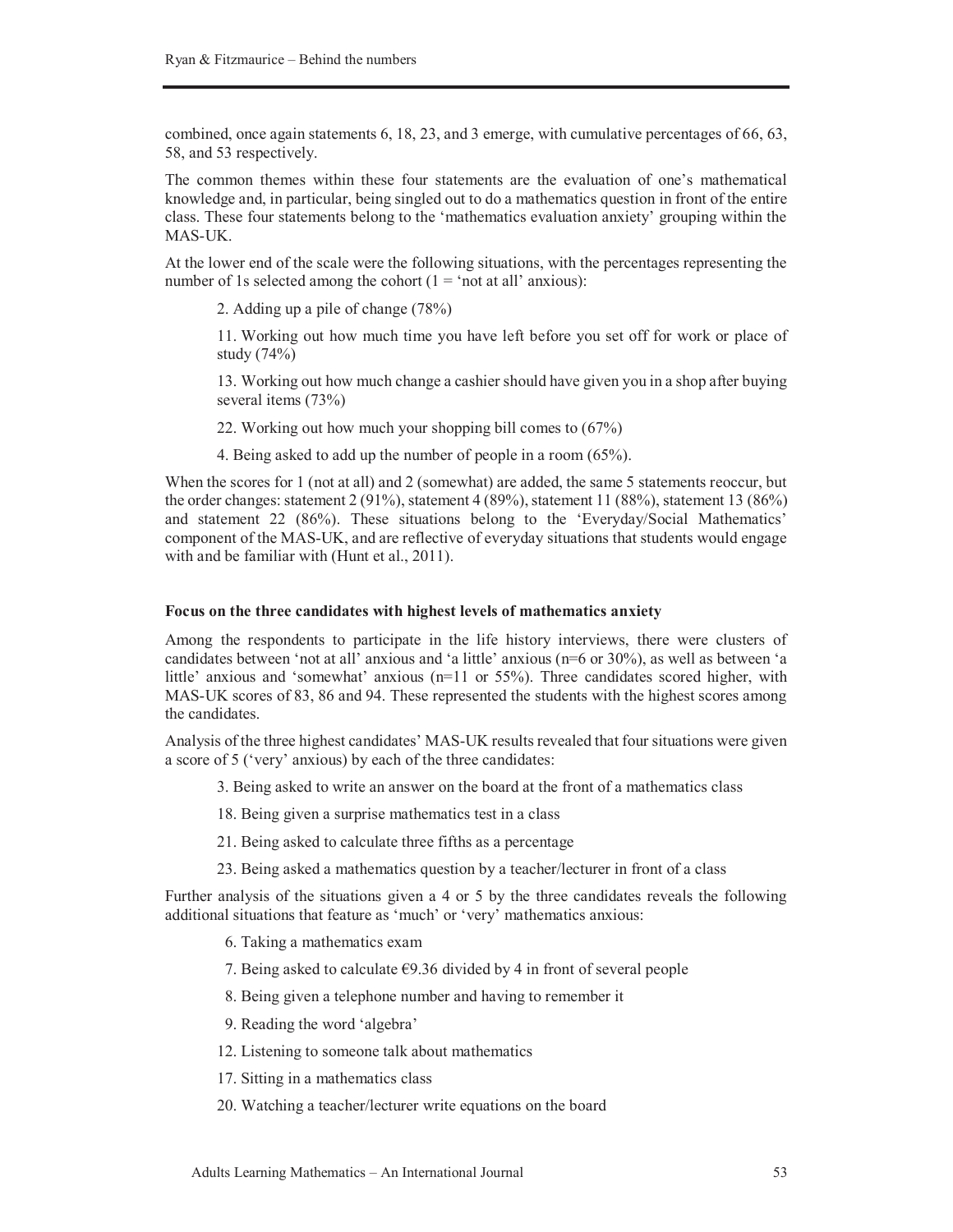Two of the three candidates did not give a score of 1 (not at all anxious) to any statement. All three candidates gave a score of 2 to statement number 2: Adding up a pile of change. Scores of 1, 2, and 3 were given between the candidates for statement 4: Being asked to add up the number of people in a room. These two statements were the lowest scoring within the MAS-UK test, and are included in the Everyday/Social mathematics section of the MAS-UK.

The findings for the three candidates with the highest MAS-UK scores are reflective of the findings of the entire group; in particular, the statements with the highest scores reflect Mathematics Evaluation anxiety which features as a prominent factor in contributing to mathematics anxiety among this group of students. Similarly, the lowest scores reflect Everyday/Social mathematics anxiety. In order to get an insight into the aspects of the three students' life experiences with mathematics, the following section explores the findings of the life history interviews.

## Findings : Qu alitative

This section focuses on the three highest scoring candidates in the MAS-UK test, with scores of 83, 86, and 94. The following paragraphs provide a synopsis of each of their life histories with mathematics as guided by McAdams's (1993) framework. Each synopsis refers to the nuclear episodes, i.e. the student's experiences of mathematics at primary and secondary school, after school and returning to third level, as well as their strategy for mathematics, and significance of mathematics for their future.

#### **Mature student 1: James**

(male, aged 37, attending Uni, studying Sociology, MAS-UK score: 83)

At primary level, the basic calculations – addition and subtraction – were not an issue, it was multiplication, division, fractions, and later negative numbers that caused problems. At second level, he was lost in class, and didn't want to ask questions in class. He felt that the teacher didn't have time to help him; and he had a perception that the other students in his class were much better than he was at mathematics. He sensed he was falling behind, and in preparation for the Leaving Certificate examination he got extra tuition ('grinds') in mathematics. In University his approach to mathematics has been very strategic, in that he is aware of what he needs to pass each component of the mathematics module, and aims to that target. However, he is aware of the relevance of mathematics to real life, and appreciates how great mathematics can be when it makes sense. He does not envisage that mathematics will play a large part in his future career, but is not afraid to try mathematics.

#### **Mature student 2: Gayle**

(female, aged 38, deferred Science course at IoT, MAS-UK score: 86)

After 6 weeks in term 1 of first year, Gayle deferred her course until the following September because of the mathematics content. Her negative feelings toward mathematics stem from primary school and saying tables in class, standing at the top of the class, and when you got it wrong you had to sit down. Students who knew the answers would shout them out, and she felt left behind, and continually falling behind as a result of this. She was aware that she was in the second lowest class in secondary school for the junior cycle (age 13-15 age group). She felt that the teacher gave most of his attention to the better students in the class, and he didn't seem to care if the others got the concepts or not. In the IoT she wasn't aware of any mathematics support available to students. Since she deferred her place, she has been getting extra tuition in mathematics to help her prepare for re-entry to the programme. She enrolled in a course to become an outdoor sports instructor, not realising the sailing element would require calculations of degrees, but she persevered with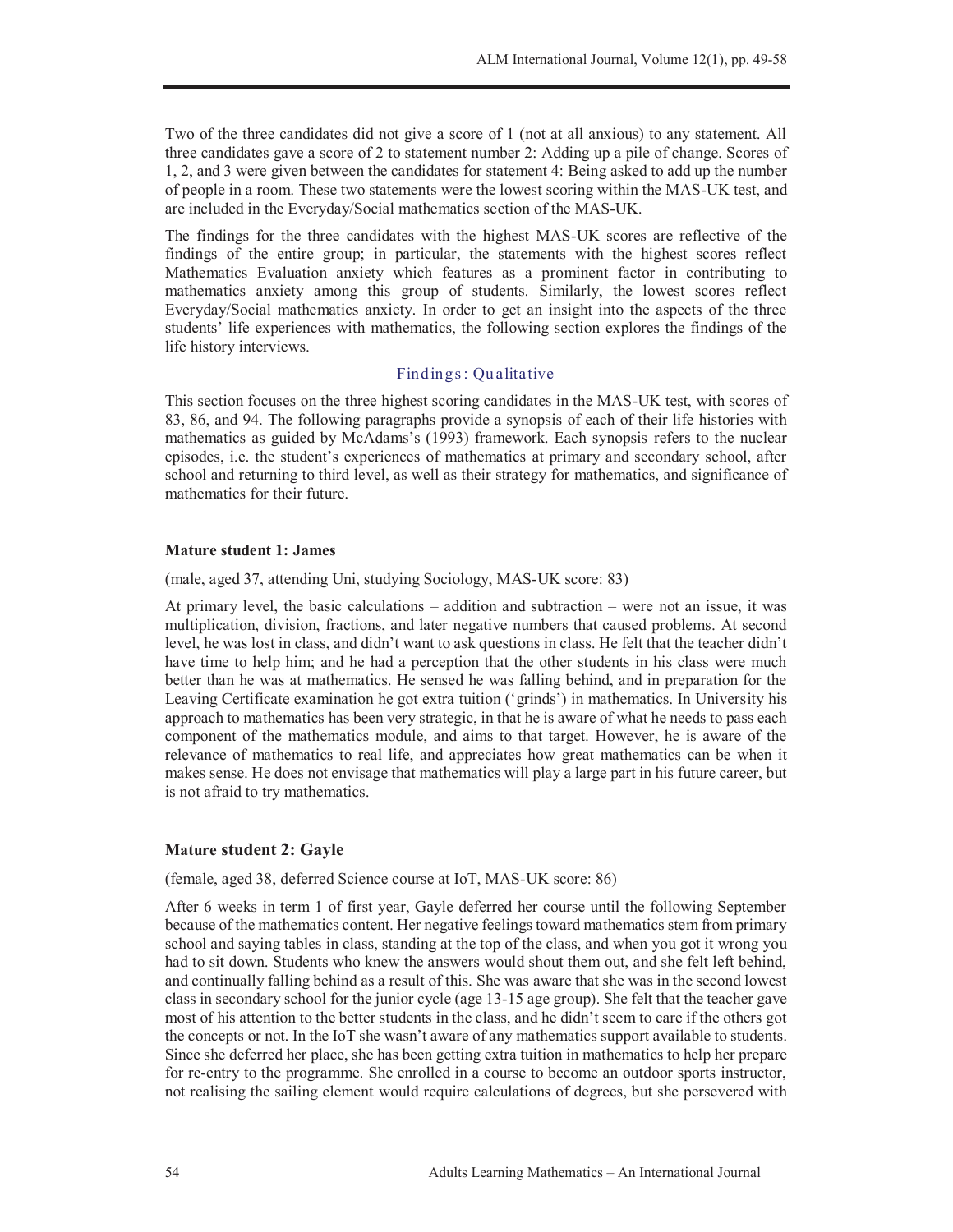that, despite her reservations. She is determined to continue her studies in Science at the IoT, and acknowledges the need for support in mathematics, and will pursue this when she returns.

#### **Mature student 3: Pat**

(male, aged 34, attending IoT, studying Culinary Arts, MAS-UK score: 94)

Pat's self-perception is that he was never good at mathematics. His experience of times tables was just going along with the class as they recited the tables; but when asked a question on his own, he would go blank. He liked counting on his fingers, and is comfortable doing that. His approach to mathematics is step by step at a slow pace. He reflects on his experience in secondary school with an element of regret, blaming the teacher for not teaching him. He uses the word panic throughout his interview. In his mathematics module, he does not ask questions as he is anxious about slowing down the class. This results in him not understanding the topic, and anything he did understand being forgotten by the next class. However, he does avail of the mathematics support service and likes the slower, one-to-one pace there. He needs to get closure on a mathematics problem before he leaves the class or support session. That is his approach to successful learning of mathematics. He also expressed anxiety towards accounting, and using spreadsheets. His characterisation of his relationship with mathematics is avoidance if at all possible, but if he has to do it he will make his best attempt.

## Dis cus s ion

Mathematics anxiety exists among mature students at third level, albeit with different levels of intensity, and with varying consequences for students of service mathematics. This mixed method study has recorded both the measuring of mathematics anxiety levels of the mature student candidates, as well as allowing insight into the past experiences that may have contributed to the level of anxiety the students feel at this stage of their lives. It offers a bigger picture in respect of the students' experiences of and engagement with mathematics to-date and provides a platform for understanding the students' feelings about mathematics. The analysis of the statements in the MAS-UK combined with the stories of these three candidates reflect the findings of previous separate quantitative and qualitative studies of mathematics anxiety.

The findings show higher levels of anxiety in situations where the student is or has been faced with an examination of their knowledge of mathematics, as well as being in a public situation involving mathematics, typically in front of their peers and the teacher of mathematics. The life history interviews reveal that the three students' experiences at school contributed to the way they feel about and interact with mathematics as mature students. The effects of what happened in the students' past experiences with mathematics has had long term consequences for these three candidates, particularly in respect of their confidence and self-efficacy towards mathematics. The effect of this is that they have experienced considerable levels of mathematics anxiety at third level, and particularly in the context of mathematics evaluation. To this end, engagement with mathematics support, as well as peer support, has been significant for these students in both academic achievement and confidence-building.

Less anxiety was reported in everyday situations where the use of numbers and calculation is carried out in a more realistic situation, where engagement with numbers has a relevance to the student. This is reflected in the students' personal experiences with mathematics and a preference for doing calculations that have relevance to their lives. In spite of their experiences with mathematics, these mature students have demonstrated a persistence - and even a resilience - in respect of their engagement with mathematics.

These findings have presented three different mature student stories with very different attitudes and strategies towards their study of service mathematics. The considerable negativity towards mathematics can lead to avoidance tendencies, as is evident particularly with two of these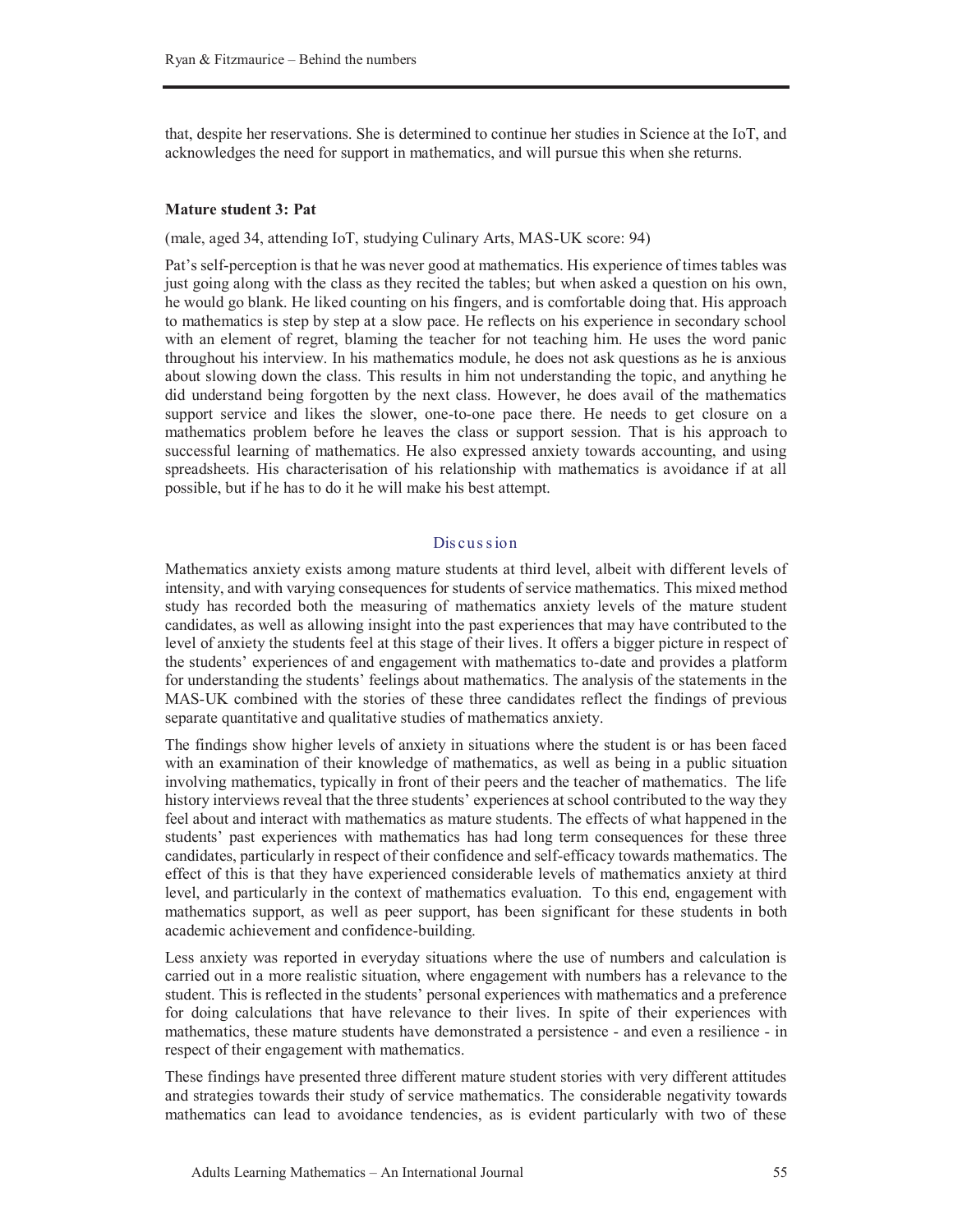candidates. Their stories reveal the importance of support in mathematics – both academic and peer – in order to help boost their confidence in mathematics. While there is considerable support available at third level, this research demonstrates the importance of such support for students with higher levels of mathematics anxiety. In this regard, there is scope at third level to conduct testing to ascertain levels of mathematics anxiety in addition to giving time to students to talk about their experiences with mathematics. It is also the author's contention that measures be taken to address the concerns of potential students that might consider entering third level, in order that they are aware of what may be involved in service mathematics, and be informed of the levels of support available to help them with mathematics.

## Conclus ion

The mixed method approach facilitates a means of comparison between the quantitative and qualitative findings, but it allows an insight into the numbers presented in the quantitative approach. McAdams's framework provides a succinct, but comprehensive tool for the analysis of a person's life history experiences in a tailored way. In this study, the framework allows both researcher and interviewee to direct attention to the mature student's experiences with mathematics throughout their life, thereby allowing for efficient data collection.

While the emphasis in this study has been confined to three mature students from the University and Institute of Technology sectors, there is scope to roll out the MAS-UK within all HEIs in Ireland where service mathematics features within programmes of study with the particular intention of compiling a dataset that reflects the prevalence of mathematics anxiety among mature students at third level in Ireland. The researcher contends that this study presents an opportunity to examine the possibility of developing a revision of the MAS-UK to suit the Irish HEI environment, but in light of the context of the mature student.

## References

- Ashcraft, M.H. (2002). Math anxiety: Personal, educational, and cognitive consequences, Directions in Psychological Science Vol. 11 pps. 181-185
- Bloomfield, A., & Clews, J. (1994). Mathematical voyages: The factors which influence students' involvement in mathematics. In D. Coben, (Ed.) Proceedings of 1st Inaugural Conference of Adults Learning Mathematics (pp. 34 – 35). London: Goldsmiths University
- Bold, C. (2012) Using Narrative in Research, London: Sage
- Brady, B. (1997) 'Shake the Dice to Start': Developing Equality of Access for Mature Students, in Morris, R. (Ed.) Mature Students in Higher Education, Proceedings of Conference in Athlone Regional Technical College, 29 Mar 1996
- Briggs, M. (1994) "Automathsbiographies" for Life Histories and Learning: Language, the self and Evaluation, Interdisciplinary Residential Conference, University of Sussex, Brighton, UK 19-21 September 1994. pp. 24-28
- Burton, K., Lloyd, M. G. & Griffiths, C. (2011) Barriers to learning for mature students studying HE in an FE college, Journal of Further and Higher Education Vol. 35(1), pps. 25-36
- Central Applications Office (CAO) (2016) Mature Applicants, sourced at http://www.cao.ie/index.php?page=mature on 27/06/2016
- Coben, D. & Thumpston, G. (1995) Getting Personal: Research into Adults' Maths Life Histories, ALM-1 Proceedings, London, sourced http://www.alm-online.net/ 21/01/2013
- Department of Education and Skills (DES) (2016) Post Primary Education, sourced at http://www.education.ie/en/The-Education-System/Post-Primary/ on 27/06/2016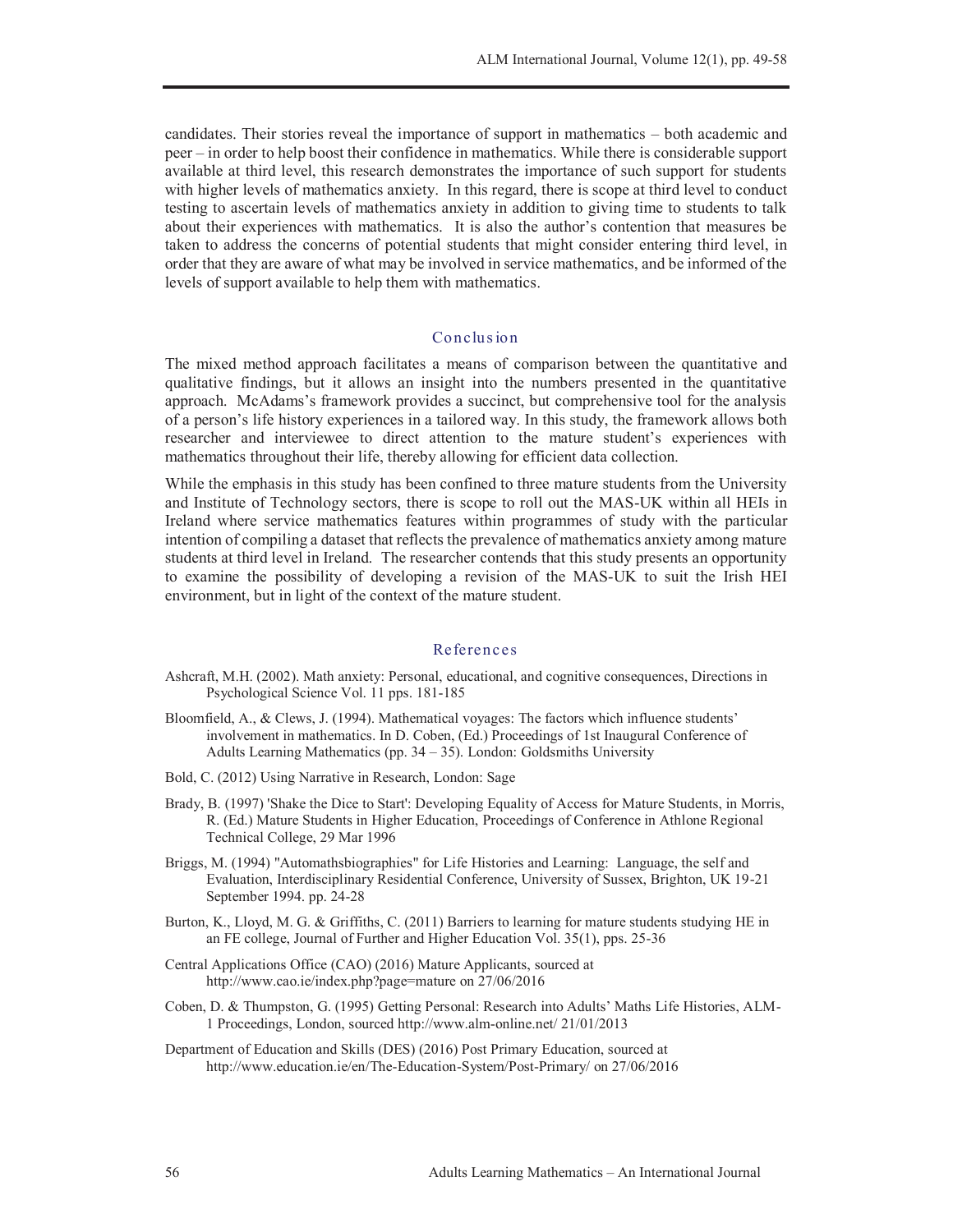- Drake, C. (2006) Turning Points: Using Teachers' Mathematics Life Stories to Understand the Implementation of Mathematics Education Reform, Journal of Mathematics Teacher Education Vol. 9, pps. 579-608
- Fenge, L. (2011) A Second Chance at Learning but it's not quite Higher Education: Experience of a Foundation Degree, Journal of Further and Higher Education Vol. 35(3), pps.375-390
- Gill, O. & O'Donoghue, J. (2005) What Counts as Service Mathematics Teaching in Irish Universities?, Paper presented at First National Conference on Research on Mathematics Education (MEI 1), Dublin
- Gill, O. & O'Donoghue, J. (2008) A Theoretical Characterisation of Service Mathematics, 11<sup>th</sup> International Congress on Mathematics Education Mexico, sourced http://tsg.icme11.org/document/get/319 on 20/05/2013
- Goodson, I. (2006) The Rise of the Life Narrative, Teacher Education Quarterly Vol. 33(4), pps. 7-21
- Golding, G. & O'Donoghue, J. (2005) "Using Topic Maps to Support Adult Learning" ALM-12 Proceedings, Melbourne, Australia
- Griffin, C. (2011) Research and Policy in Lifelong Learning, in S. B. Merriam, & A. P. Grace, (Eds.) Contemporary Issues in Adult Education, San Francisco: Jossey-Bass
- Higher Education Authority (HEA) (2016) Access Data, sourced at http://www.hea.ie/en/policy/nationalaccess-office/access-data on 28/06/2016
- Hunt, T. E., Clark-Carter, D. & Sheffield, D. (2011) *The Development and Part Validation of a U.K. Scale for Mathematics Anxiety*, Journal of Psychoeducational Assessment Vol. 29, pps. 455-466
- Kaldi, S. & Griffiths, V. (2013) Mature Student Experiences in Teacher Education: Widening Participation in Greece and England, Journal of Further and Higher Education Vol. 37 (4), pps. 522-573
- Kelly, M. (2006) The Effects of Increasing Numbers of Mature Students on the Pedagogical Practices of Lecturers in the Institutes of Technology, Irish Educational Studies, 24 (2-3), pps. 207-221
- Lawson, D., Croft, T., Halpin, M. (2003) Good Practice in the Provision of Mathematics Support Centres, 2nd Ed., University of Birmingham, sourced at http://www.mathcentre.ac.uk/ 20/05/2013
- Lynch, K. (1997) A Profile of Mature Students in Higher Education and an Analysis of Equality Issues, in R. Morris (Ed.) Mature Students in Higher Education, Cork, Higher Education Equality Unit
- McAdams, D. (1993) The stories we live by: Personal myths and the making of the self. New York: William Morrow
- McCulloch, A. W., DeCuir-Gunby, J. T., Marshall, P. L., and Caldwell, T. S. (2013) Math Autobiographies: A Window into Teachers' Identities as Mathematics Learners, School Science and Mathematics Vol. 113 (8), pps. 380-389
- Mertens, D. M. (2015) Research and Evaluation in Education and Psychology (3rd ed.), Thousand Oaks: Sage
- Munro P (1998) Subject to Fiction: Women Teachers' Life History Narratives and the Cultural Politics of Resistance. Buckingham: Oxford University Press
- O'Donnell, V. & Tobbell, J. (2007) The Transition of Adult Students to Higher Education: Legitimate Peripheral Participation in a Community of Practice?, Adult Education Quarterly Vol. 57 (4), pps. 312-328
- Osborne, M, Marks, A. & Turner, E. (2004) Becoming a Mature Student: How Adult Applicants weigh the Advantages and Disadvantages of Higher Education, Higher Education Vol. 48, pps. 291-315
- O'Sullivan, C., Fitzmaurice, O., Mac an Bhaird, C., and Ní Fhloinn, E. (2014) Adult learners v traditional learners - insights from a large scale survey of Mathematics Learning Support in Irish HEIs, sourced at http://supportcentre.mathematics.nuim.ie/mathematicsnetwork 26/04/2014
- Plummer, K. (2001) Documents of Life 2: An Invitation to a Critical Humanism, London: Sage